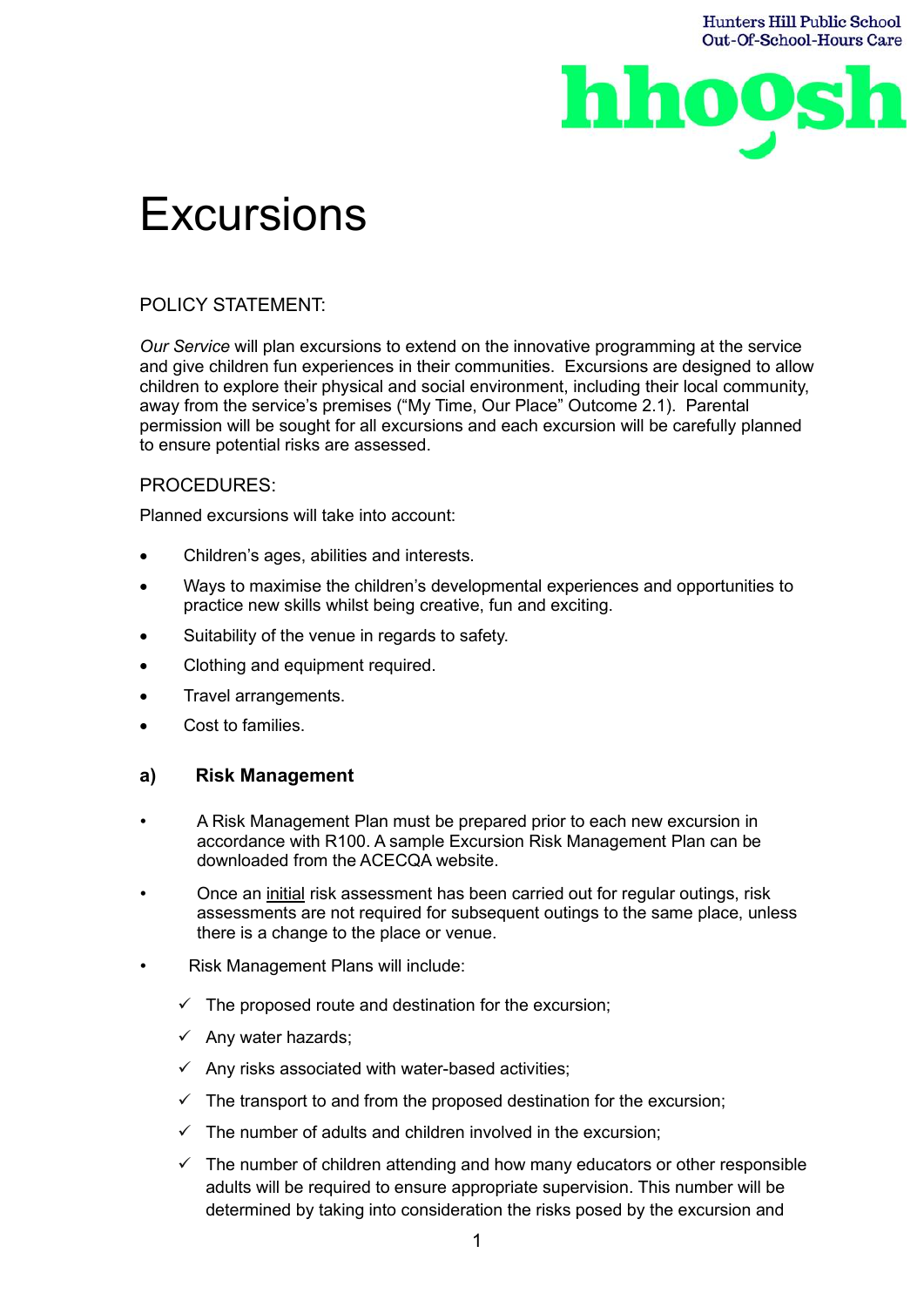

whether any adults with specialised skills are required along with the ratio of 1:8 when outside the service and 1:5 when swimming.

- $\checkmark$  The proposed activities;
- $\checkmark$  The likely length of time of the excursion;
- $\checkmark$  The items that should be taken on the excursion, for example, first aid kit, mobile phone and a list of emergency contact numbers.

# **(b) Policies**

• Service policies such as Behaviour Guidance, Supervision of Children, Child Protection, Providing a Child Safe Environment, Risk Assessment, Incident, Injury, Illness and Trauma and Water Safety will all be taken into consideration whilst planning and attending excursion venues and implemented where appropriate.

# **(c) Authorisations**

- Families' permission must be obtained before any child is taken outside of the service and specific permission is required for swimming. By signing the excursion permission form, the family member is authorising their child to attend the activities stated.
- Authorisation for excursions must include the following:
	- ✔ The child's name
	- $\sqrt{ }$  The reason the child is leaving the premises
	- $\sqrt{ }$  The date of the excursion (unless a regular outing)
	- ✔ A description of the proposed destination
	- ✔ The method of transport
	- $\sqrt{ }$  The proposed activities to be undertaken by the children
	- $\sqrt{ }$  The period of time the child will be away
	- ✔ The anticipated number of children attending
	- ✔ The anticipated ratio
	- ✔ The anticipated number of staff members and any other adults attending
	- ✔ That a risk assessment has been prepared
- Excursions to locations visited on a regular basis such as local parks may be undertaken without prior notice if families of children in the group have given excursion permission. If an excursion is a regular outing, the authorisation is only required to be obtained once in a 12-month period.

## **(e) Supervision**

• Children will be supervised at all times they are outside of the service premises.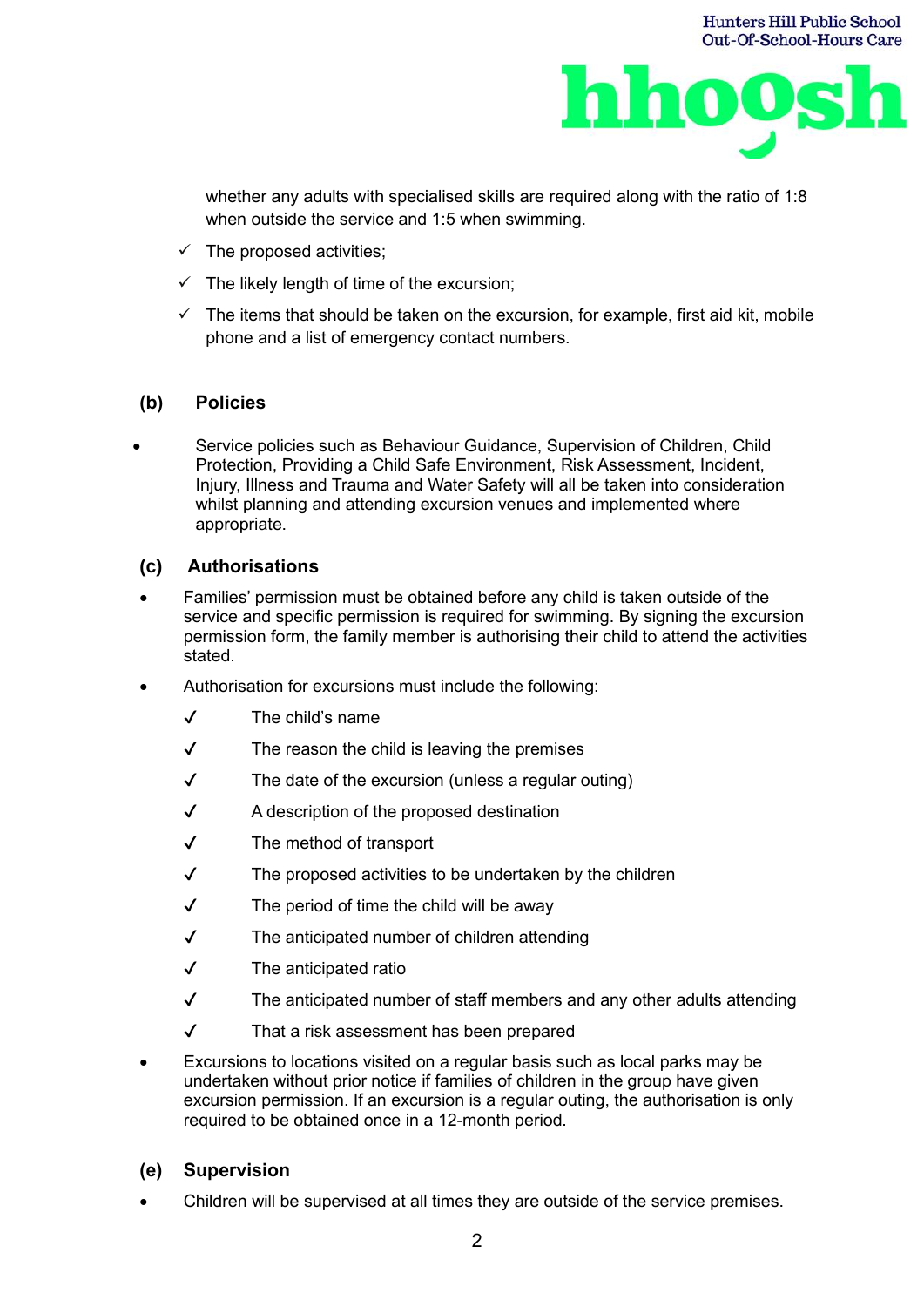



- Children will be orientated to the risk elements and procedures prior to attending any excursion. This would include elements such as what to do if they become separated from the group, toilet procedures, talking to strangers etc.
- Adequate numbers of educators to effectively supervise the children must be rostered on for excursions. Numbers of educators must take into consideration the ages and developmental stage of the children attending the excursion and be based on a risk assessment of the excursion.
- Head counts and roll calls must be conducted regularly throughout the duration of the excursion.
- Children will carry identification on excursions that clearly states the name of the service and the contact phone number.
- An educator must inspect all public toilets before children use them. An educator and at least one other child must accompany any child when using a public toilet.
- When walking the children, one educator must lead the group, another to follow at the back, and the remaining educators spaced along the group, walking on the road side of the footpath.
- When crossing a road, a pedestrian crossing must be used if possible. If there is no pedestrian crossing, the safest way to cross the road must be determined. One educator must step out onto the road, and if necessary, stop traffic from both directions. The remaining educators then lead children across the road.

# **(f) Information and Equipment**

Information and equipment to be taken on excursions will include:

- A list of all children with relevant personal details and family contact phone numbers.
- A list of any special needs of children such as food allergies, health conditions, additional needs etc.
- A list of emergency procedures and contact numbers.
- A first aid kit, including SPF 30+ broad-spectrum water resistant sunscreen.
- Any medication for children attending the excursion.
- A fully charged mobile phone.
- Other information/equipment noted on the Risk Management Plan.

## **(g) Lost Child**

In the event that a child is lost during an excursion the well-being and safety of the other children in the group will be considered and at least one educator will remain with the group.

- Inform other educators in your group.
- Ask the children if they have seen the missing child recently.
- Reassure any child who may be upset.
- Search the premises.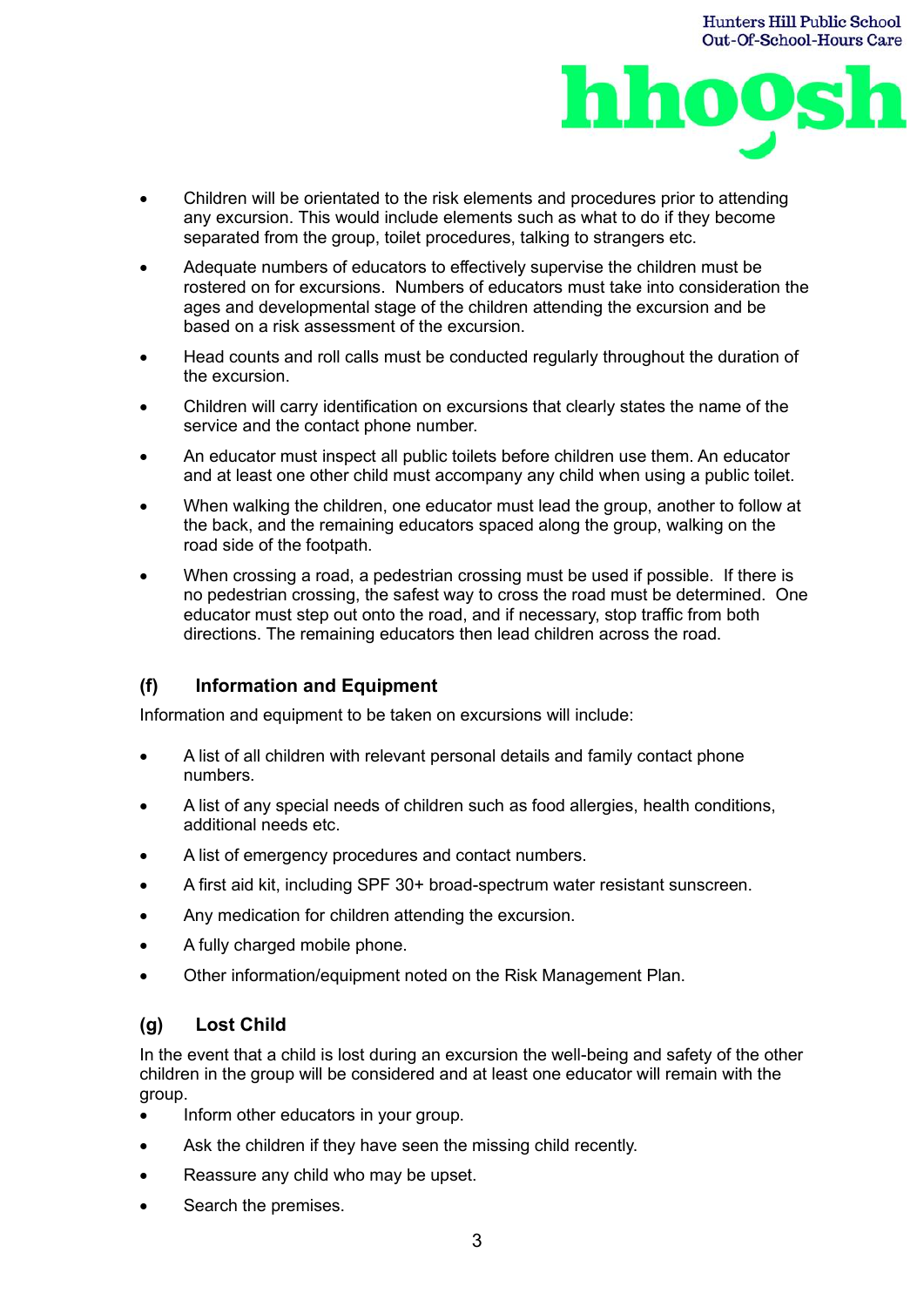

- Check the meeting points.
- Ask the venue staff to begin a search and make an announcement over a loudspeaker if possible.
- Once initial checks have been undertaken and if the lost child has not been found, the Coordinator/Nominated Supervisor or another educator will call the Police and the family.

# **(h) Transporting Children to/from an excursion:**

- Children are only permitted to travel to an excursion on any form of transport with written permission from their families.
- If using public transport (such as bus, ferry, taxi, train, etc.) children must be effectively supervised at all times and never left unattended.
- In some circumstances where the site of the excursion is close to the service, it will be appropriate for children and educators to walk to the site.
- The decision to walk should be preceded by a risk assessment and the route should be determined consistent with the objective of ensuring the safety of educators and children.
- Public transport should be used for excursions, wherever appropriate.
- When using public or private transport it is important that each journey is risk assessed, for example, when travelling by bus:
	- Ensure all bus operators hold appropriate licences and insurance
	- Ensure they provide correct facilities i.e. wheelchair access if applicable
	- Know where toilet/emergency stops are located along the route
	- Ensure children display appropriate behaviours

## **(i) Water Safety**

- The service recognises the risks posed by bodies of water. The service will ensure that every precaution is taken so that children are able to enjoy water-based activities safely. Risk assessments will be carried out for programmed water-based activities.
- Whilst the Regulations do not specify a specific educator to child ratio for activities where water is a feature, the recommended excursion ratio of 1:8 is considered best practice and this may need to be adjusted should the water be risk assessed to pose a higher hazard such as unfenced water areas, areas where there will be a large group of children etc. A ratio of 1:5 is recommended for excursions where children are swimming. It must also be noted that in sections 165, 167 and 169 of the National Law there are clear statements about adequate supervision. A range of factors shall determine the adequacy of supervision, including:
	- $\checkmark$  Numbers, ages and abilities of the children
	- ✓ Number and positioning of educators
	- ✓ Each child's current activity
	- $\checkmark$  Areas where children are playing, in particular the visibility and accessibility of these areas
	- Risks in the environment and experiences provided to children